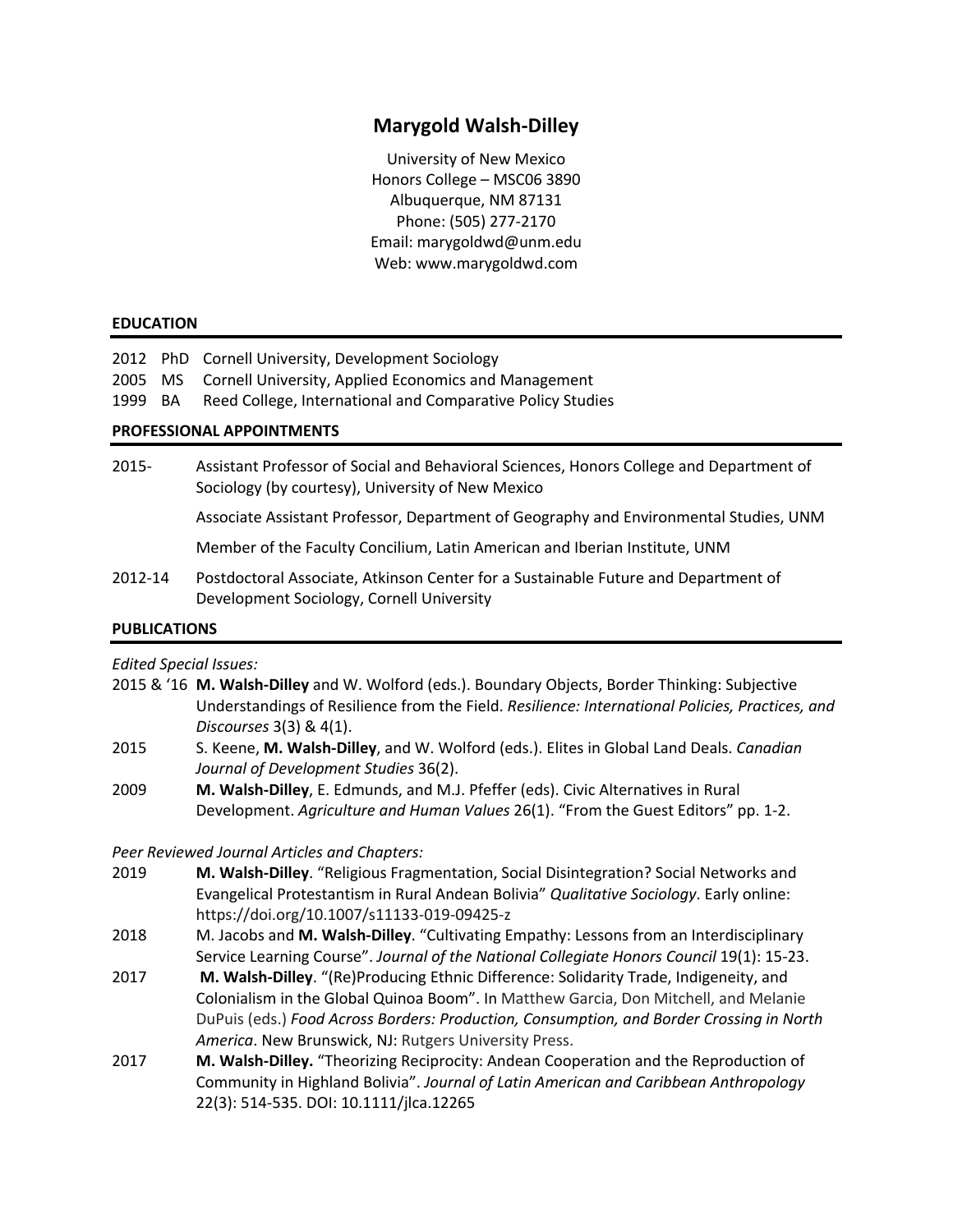- 2016 **M**. **Walsh-Dilley**, W. Wolford, and J. McCarthy. "Rights for Resilience: What Resilience Practitioners Can Learn from Food Sovereignty". *Ecology & Society* 21(1): 11. Online. URL: www.ecologyandsociety.org/vol21/iss1/art11/
- 2016 **M. Walsh-Dilley.** "Tensions of Resilience: Collective Property, Individual Gain and the Emergent Conflicts of the Quinoa Boom". *Resilience: International Policies, Practices, and Discourses* 4(1). DOI: 10.1080/21693293.2015.1094168
- 2016 **M. Walsh-Dilley.** "Research In, On, or About Honors". *Journal of the National Collegiate Honors Council* 17(1):31-34.
- 2015 **M. Walsh-Dilley** and W. Wolford. "(Un)Defining Resilience: Subjective Understandings of 'Resilience' from the Field". *Resilience: International Policies, Practices, and Discourses* 3(3). DOI: 10.1080/21693293.2015.1072310
- 2015 S. Keene, **M. Walsh-Dilley**, W. Wolford and C. Geisler. "A View From the Top: Examining Elites in Large Scale Land Deals". *Canadian Journal of Development Studies* 36(2). DOI: 10.1080/02255189.2015.1044503
- 2015 **M. Walsh-Dilley** and W. Wolford. "Social Mobilization and Food Security: The Contribution of Organized Civil Society to Hunger Reduction Policies in Latin America", Chapter 15 (pp. 347-373) in D.E. Sahn, ed. *The Fights Against Hunger and Malnutrition: The Role of Food, Agriculture, and Targeted Policies.* London: Oxford University Press.
- 2014 B. McKay, R. Nehring, and **M. Walsh-Dilley** (authors listed alphabetically equal contribution). "The 'State' of Food Sovereignty in Latin America: Political Projects and Alternative Pathways in Venezuela, Ecuador, and Bolivia". *Journal of Peasant Studies* 41(6): 1175-1200.
- 2013 **M. Walsh-Dilley**. "Negotiating Hybridity in Highland Bolivia: Moral Economy and the Expanding Market for Quinoa". *Journal of Peasant Studies* 40(4): 659-682.
- 2012 **M. Walsh-Dilley**. "Indigenous Reciprocity and Globalization in Rural Bolivia". *Grassroots Development* 33: 58-61.
- 2009 **M. Walsh-Dilley**. "Localizing Control: Mendocino County and the Ban on GMOs". *Agriculture and Human Values* 26(1): 95-105.

*Public Scholarship:*

- 2019 M. Walsh-Dilley. "Resilience and Rural Poverty Reduction". *Policy in Focus* 16(1):28-31.
- 2014 M. Walsh-Dilley and W. Wolford. "Equitable Access to Food, Land, and other Resources" in *Food Security: 10 Critical Needs*. Invited Report from Cornell University to the United Nations Committee on World Food Security. September. Summary Report available at: http://www.acsf.cornell.edu/Assets/ACSF/docs/attachments/2014-Sept-Food%20Security%20ACSF-10%20Critical%20Needs.pdf
- 2014 M. Walsh-Dilley. "Resilience in San Juan de Rosario: A Community Assessment". ACSF-Oxfam Rural Resilience Project Case Study. Available online: http://www.acsf.cornell.edu/collaborations/oxfam-cu.php
- 2014 M. Walsh-Dilley. "Taming the Quinoa Bonanza". *The Land Magazine* 16 (summer). Available online: http://www.thelandmagazine.org.uk/issue/land-issue-16-summer-2014
- 2013 M. Walsh-Dilley, W. Wolford, and J. McCarthy. "Rights for Resilience: Bringing Power, Rights and Agency into the Resilience Framework". Prepared for the Strategic Initiative of Oxfam America and the ACSF-Oxfam Rural Resilience Project. Available online: http://www.acsf.cornell.edu/collaborations/oxfam-cu.php
- 2010 M.J. Dudley and M. Walsh-Dilley. "Public Opinion Regarding Undocumented Farm Worker Impact on NY State Communities". CFP Factsheet. Ithaca, NY: Cornell Farmworker Program.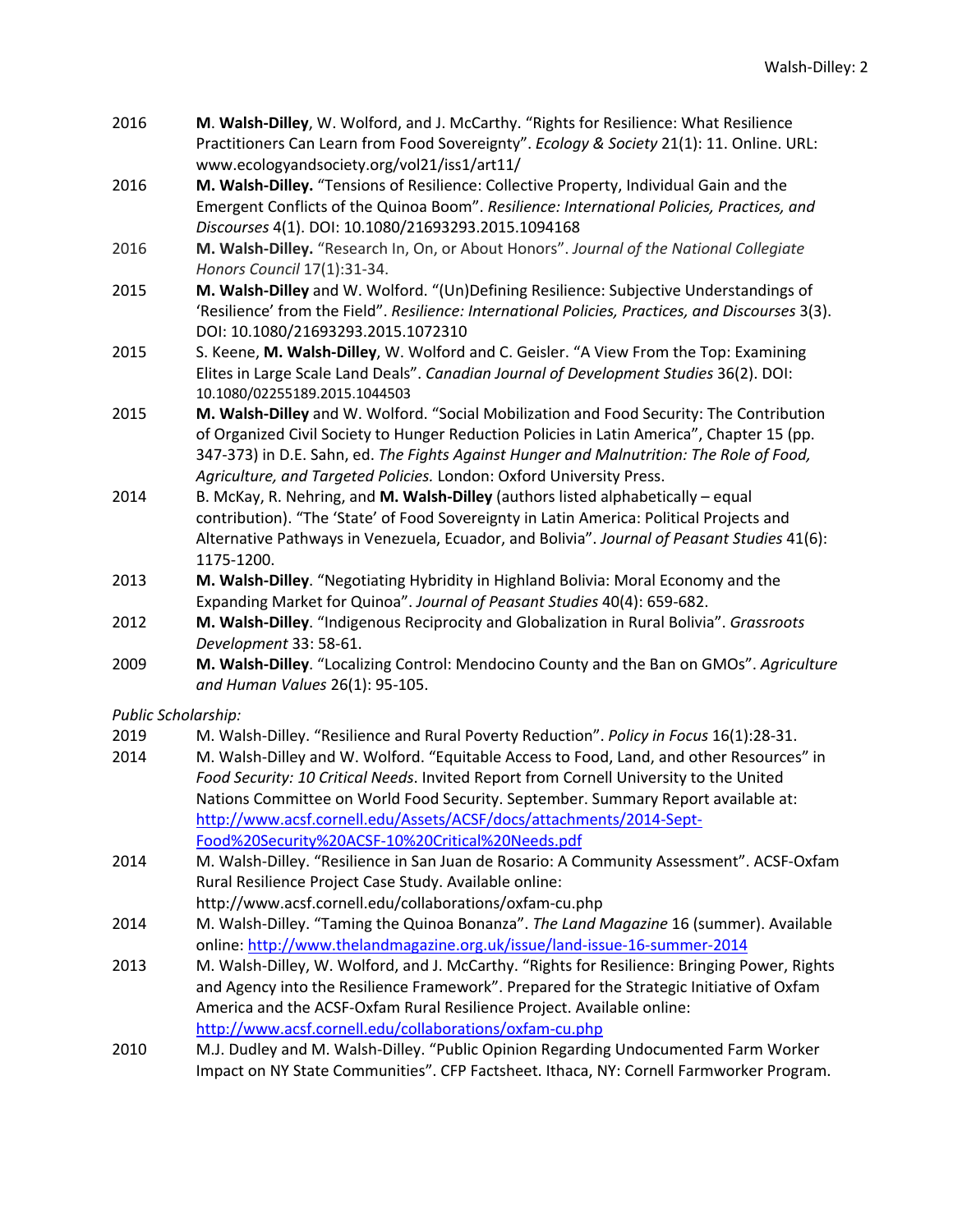*Book Reviews*

- 2018 M. Walsh-Dilley. Review of *The Mushroom at the End of the World: On the Possibility of Life in Capitalist Ruins* by Anna Lowenhaupt Tsing. *Progress in Human Geography* 42(4).
- 2011 M. Walsh-Dilley. Review of *Peasants and Globalization: Political Economy, Rural Transformation and the Agrarian Question* by Haroon Akram-Lodhi and Cristóbal Kay, eds. *Agriculture and Human Values* 28(2): 287-288.

#### *Manuscripts & Other Projects in Progress:*

- M. Walsh-Dilley, B. Warner, J. Nelson-Nuñez, and C. Duvall (eds.). Rural Transformation in Latin America's Changing Climate. A special issue of the *Journal of Latin American Geography,* accepted for publication, forthcoming March 2020.
- B. Warner, M. Walsh-Dilley, J. Nelson-Nuñez, C. Duvall. "Rural Transformation in Latin America's Changing Climate," Introduction to the special issue, under review at *Journal of Latin American Geography*.
- M. Walsh-Dilley. "Resilience Compromised: Producing Vulnerability to Climate and Market on the Southern Altiplano of Bolivia." Manuscript under review.
- M. Walsh-Dilley. "Pacha Mama: Grounding the Agrarian Transitions of the Quinoa Boom." Manuscript in preparation.

#### **FELLOWSHIPS AND GRANTS**

| 2018    | "CNH-RCN: A research network for the resilience of headwater systems and water<br>availability for downstream communities across the Americas," \$499,915, UNM subaward: |
|---------|--------------------------------------------------------------------------------------------------------------------------------------------------------------------------|
|         | \$201,104. PI Jan Boll, Washington State University. Co-PIs, Mark Stone & Marygold Walsh-                                                                                |
|         | Dilley, UNM; Alex Fremier & Julie Padowski, WSU. National Science Foundation Coupled                                                                                     |
|         | Natural and Human Systems program.                                                                                                                                       |
| 2018    | "Rural Transformations in Latin America's Changing Climate," LAII Greenleaf Interdisciplinary                                                                            |
|         | Symposium grant, \$10,000, Latin American and Iberian Institute, University of New Mexico.                                                                               |
|         | Co-PIs R. Brulotte, C. DuVall, J. Nuñez, M. Walsh-Dilley, B. Warner.                                                                                                     |
| 2018    | "Agrarian Transitions in Andean Ecuador," Honors Research Institute grant, \$3,896, Honors                                                                               |
|         | College, University of New Mexico                                                                                                                                        |
| 2017    | "Conexiones-Ecuador 2018," \$14,000, Study Abroad Allocations Committee, University of                                                                                   |
|         | New Mexico.                                                                                                                                                              |
| 2016    | "Adapting to Dual Threats: Rural Andean Responses to Climate Change and the Global                                                                                       |
|         | Quinoa Boom," \$2,175, Field Research Grant, Latin American and Iberian Institute,                                                                                       |
|         | University of New Mexico                                                                                                                                                 |
| 2015    | "Quinoa in the United States", Honors Research Institute grant, \$5,000, Honors College,                                                                                 |
|         | University of New Mexico                                                                                                                                                 |
| 2011    | Agriculture and Rural Transformation Fellowship, Atkinson Center for a Sustainable Future,                                                                               |
|         | <b>Cornell University</b>                                                                                                                                                |
| 2011-12 | Provost Diversity Fellowship, Cornell University Graduate School                                                                                                         |
| 2010-11 | Instructor Fellowship, Knight Institute for Writing In the Disciplines, Cornell University                                                                               |
| 2009-10 | Future Faculty Fellowship, Center for Teaching Excellence, Cornell University                                                                                            |
| 2007-08 | Grassroots Development Fellowship for dissertation research, Inter-American Foundation                                                                                   |
| 2006-07 | Mellon-Sawyer Graduate Fellowship, Andrew W. Mellon Foundation                                                                                                           |
| 2006    | Summer Foreign Language and Area Studies Fellowship (Quechua), US Dept. of Education                                                                                     |
| 2006    | Summer Research Travel Grant, Department of Development Sociology                                                                                                        |
| 2006    | Alternate Candidate, Jacob K. Javitz Fellowship, US Department of Education                                                                                              |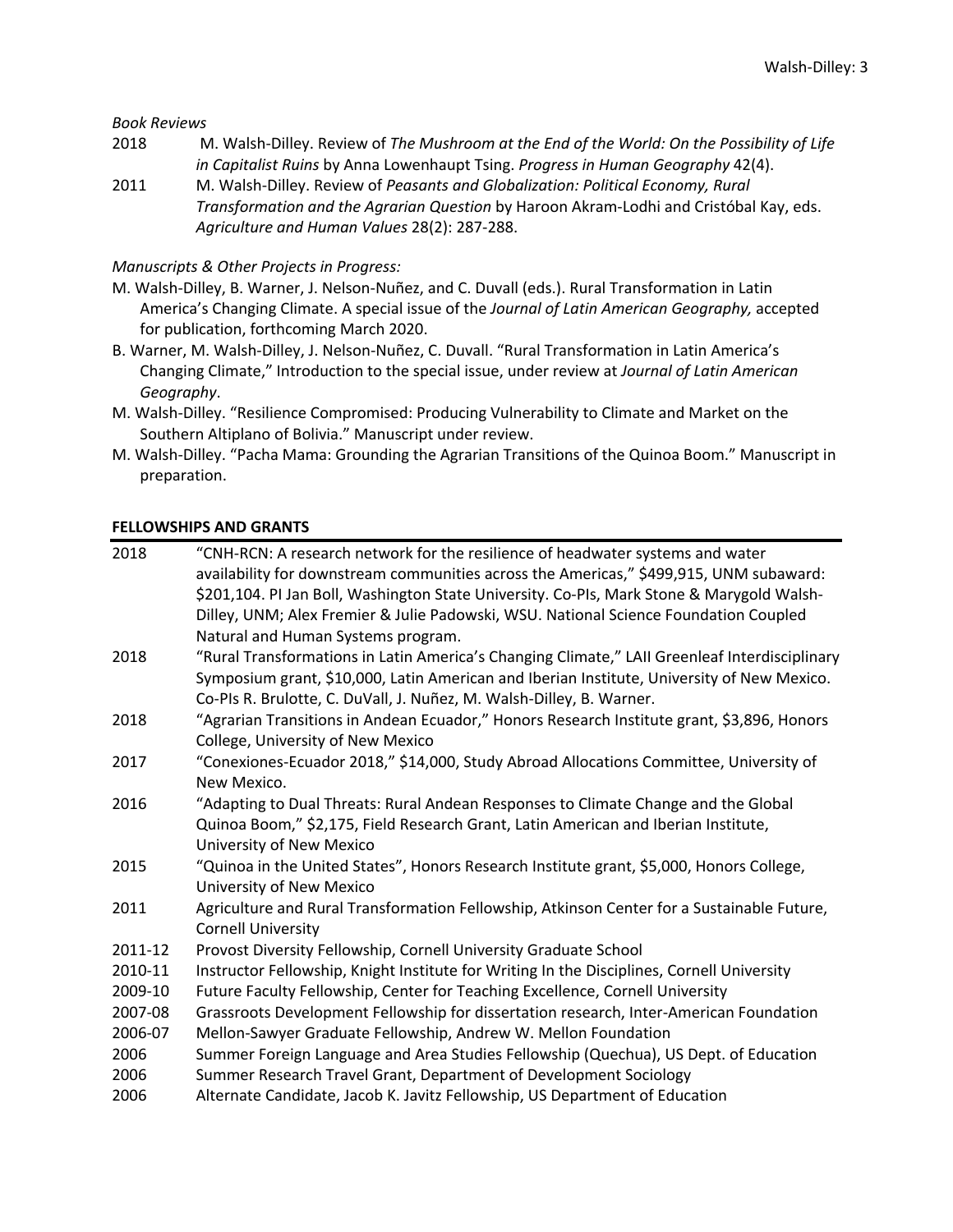2005-06 Foreign Language and Area Studies Fellowship (Quechua), US Department of Education

1999-00 Junior Fellowship, Carnegie Endowment for International Peace, Washington, DC.

## **ACADEMIC HONORS AND AWARDS**

| 2019 | 2018-2019 Outstanding New Teacher of the Year, UNM Center for Teaching Excellence                                                                                         |
|------|---------------------------------------------------------------------------------------------------------------------------------------------------------------------------|
| 2014 | Mentorship Award, awarded by the Development Sociology Graduate Student Association,<br><b>Cornell University</b>                                                         |
| 2012 | Philip Taietz Prize for outstanding graduate student paper, Department of Development                                                                                     |
|      | Sociology, Cornell University ("Negotiating Hybridity: Moral Economy and Market<br>Integration in Rural Bolivia")                                                         |
| 2012 | Winner, Juried Paper Competition for IAF Fellows, Grassroots Development: The Journal of                                                                                  |
|      | the Inter-America Foundation ("Indigenous Reciprocity and Globalization in Rural Bolivia")                                                                                |
| 2011 | James F. Slevin Assignment Sequence Prize, John S. Knight Institute, Cornell University                                                                                   |
| 2011 | Outstanding Graduate Teaching Assistant Award, Cornell University College of Agriculture<br>and Life Sciences for DSOC 1101: Introduction to Sociology (Spring 2010).     |
| 2010 | Teaching Internship for ENG 131 Reading and Writing about Latin America, John S. Knight<br>Institute for Writing in the Disciplines, Cornell University                   |
| 2004 | Outstanding Graduate Teaching Assistant Award, Cornell University College of Agriculture<br>and Life Sciences for AEM 230: International Trade and Finance (Spring 2004). |
| 1999 | Phi Beta Kappa                                                                                                                                                            |

# **COURSES TAUGHT**

*University of New Mexico – Honors College* 

Undergraduate seminars

UHON 121-013 Legacy of Rebellion: Insurgence Against Empire F16, F17, F19 UHON 204-004 Individual & Collective: Understanding Social Change F15, S16, S17, S18, S19 UHON 302-014 Food & Society: Why we eat what we do, and why it matters S15, S16, F17, S19, F19 UHON 301-007 Locked Up: Incarceration in Question Part I F16 UHON 401-007 Locked Up: Incarceration in Question Part II – Service Learning S17 UHON 401-003 Indigenous Peoples and Globalization: Latin America and Beyond F15

## Study Abroad/Field Courses

*Conexiones* Ecuador 2020: Director UHON 301-030: Conexiones Ecuador – Instructor of record Su2020 *Conexiones* Ecuador 2018: Director UHON 301-030: Conexiones Ecuador – Instructor of record Su18 UHON 498-001: Experiential Study-Qual. Research Methods – Instructor of record Su18 *Conexiones* Ecuador 2016: Co-leader

Undergraduate Independent Study courses UHON 399-008 Political Economy of Latin America S19 UHON 299-008 QWorks: Encouraging Civic Engagement in Albuquerque S18 UHON 399-008 Agricultural History of Ecuador S18 UHON 499-001 Writing a Journal Article S16 UHON 399-001 & UHON 399-02 Quinoa in the United States F15 (3 students), S16 (1 student)

Graduate Independent Study courses LTAM 551-002 Andean Cosmovisions S17

Committee Member for: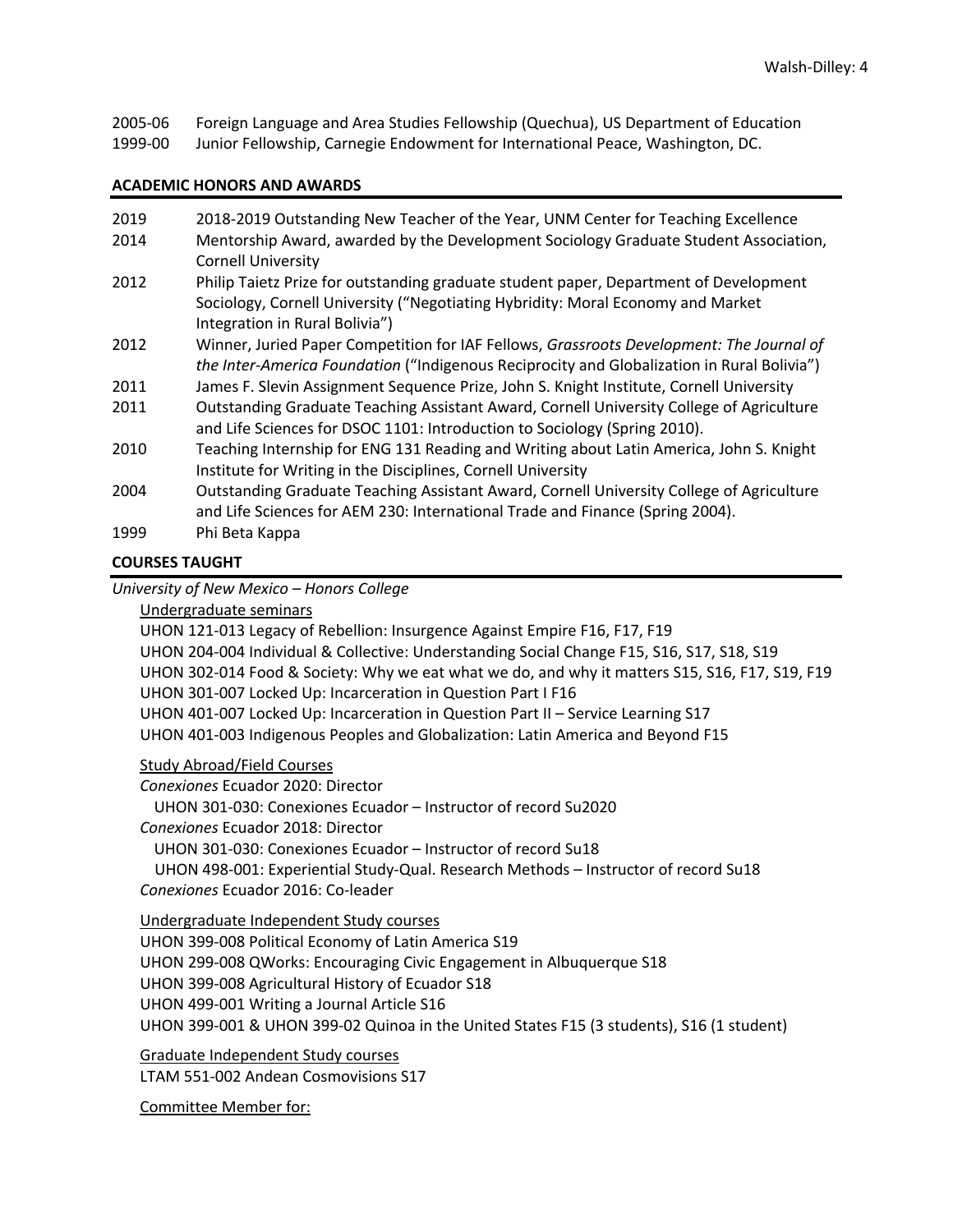Helena Gates – Honors Major, expected 2021 Dora Bean – Honors Major, expected 2020 Jacqueline Kramer – Master of Arts in Latin American Studies, 2017

#### MMUF Mentees:

Hallie Brown – University of New Mexico, 2017-2018 Lucila Cornejo – Heritage University 2015-2017

Regents Mentee: Lotty del Barga – F17-

*Cornell University – Department of Development Sociology* DSOC 6030 Classical Sociological Theory S14 DSOC 1203 Medicine, Technology, Women and Power F10, S11, F11

#### **SELECTED PRESENTATIONS AND TALKS**

Invited Talks

- 2019 "El Agua es Vida: Water in Bolivia" UNM Engineers Without Borders Water Engineering in Bolivia Fundraising Event, April 27. 2018 "Authors Meet Critics: Food Across Borders," American Association of Geographers Annual Meeting, New Orleans, April 10. 2018 "Teaching for Social Justice: Feminist Pedagogies," professional development workshop at Cottonwood Classical Preparatory School, March 21.
- 2017 "Quinoa Production in Bolivia," STEM University, University of New Mexico, April 20.
- 2017 "Two Stories of Rural Development: Quinoa's Rise to a Global 'Superfood'," 2017 Lozano Long Conference *Revoluciones Alimentarias: New perspectives on the contemporary food system in Latin America*. Lozano Long Institute of Latin American Studies, University of Texas at Austin. February 23.
- 2016 "Adapting to Dual Threats: Quinoa, Climate Change, and the Politics of Resilience in the Rural Andes," Department of Geography and Environmental Studies Colloquium, University of New Mexico. November 4.
- 2015 "Evangelical Protestantism in Rural Andean Bolivia: The Social Impact of Religious Change," Latin American and Iberian Institute at the University of New Mexico. September 30.
- 2013 "Social Mobilization and Food Security: The contribution of organized civil society to hunger reduction policies in Latin America", paper presented at: New Directions in the Fight Against Hunger and Malnutrition – a Festschrift in Honor of Per Pinstrup-Andersen, Ithaca NY. 14 December. (With Wendy Wolford).

Conference Presentations

- 2019 "Pacha Mama: Grounding the Agrarian Transitions of the Quinoa Boom," American Association of Geographers Annual Meeting, Washington, DC, 5 April.
- 2018 "Pacha Mama: Grounding the Agrarian Transitions of the Quinoa Boom," Rural Sociological Society Annual Meeting, Portland, 28 July.
- 2017 "Developing Interdisciplinary, Experiential Courses: 'Locked Up: Incarceration in Question' a Team-Taught Block Course at UNM Honors," Honors Education at Research Universities Biannual Conference. Columbus, OH, 24 May. (With Megan Jacobs).
- 2017 "Adapting to Dual Threats: Building Resilience to Climate Change and the Quinoa Boom," Annual Meeting of the American Association of Geographers. Boston, April 8.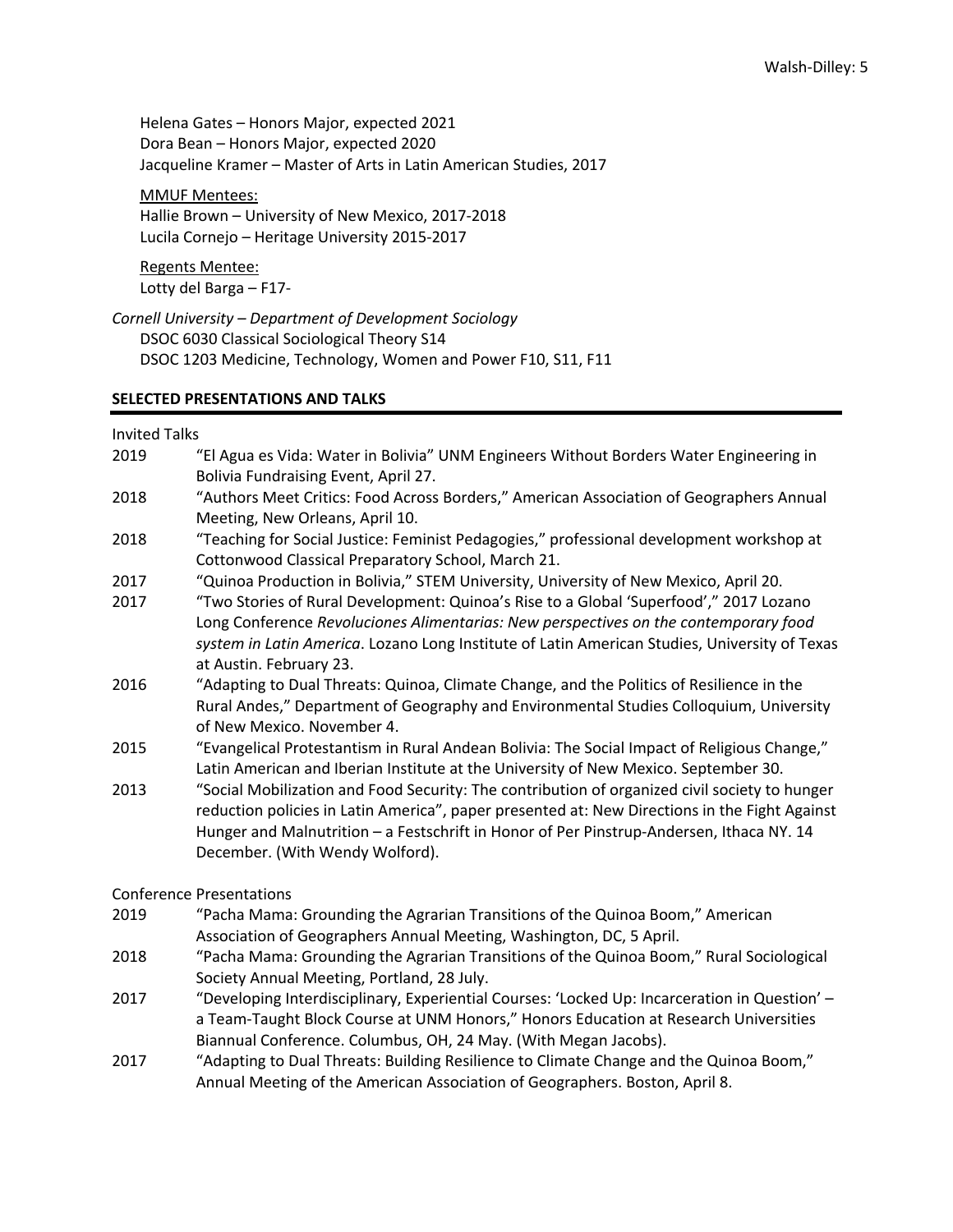| 2017         | "Feminist Pedagogies," presented at the UNM Teaching and Social Justice Conference.<br>February 15.                                                                                     |
|--------------|-----------------------------------------------------------------------------------------------------------------------------------------------------------------------------------------|
| 2016<br>2016 | "Adapting to Dual Threats: Quinoa, Climate Change, and the Politics of Resilience,"                                                                                                     |
|              | Development in Question - the Annual Meeting of the Development Sociology Section of<br>the American Sociological Association. Ithaca, NY, 7 October.                                   |
|              | "(Re)Producing Ethnic Difference: Solidarity Trade, Indigeneity, and Colonialism in the Global                                                                                          |
|              | Quinoa Boom," paper presented at the Annual Meeting of the American Association of                                                                                                      |
|              | Geographers. San Francisco, April 1.                                                                                                                                                    |
| 2016         | "(Re)Producing Ethnic Difference: Solidarity Trade, Indigeneity, and Colonialism in the Global<br>Quinoa Boom," paper presented at the Annual Meeting of the Southwest Popular and      |
|              | American Culture Association. Albuquerque, NM, February 11.                                                                                                                             |
| 2015         | "Developing Curiosity in Your Curriculum," roundtable discussion with Leslie Donovan and                                                                                                |
|              | Amaris Ketcham. Annual Meeting of the National Collegiate Honors Council, Chicago, IL,<br>November 13.                                                                                  |
| 2015         | "Between Religious Fragmentation and Social Disintegration: Evangelical Protestantism in                                                                                                |
|              | Andean Bolivia," paper presented at the Annual Meeting of the American Sociological<br>Association. Chicago, IL, August 24.                                                             |
| 2015         | "(Re)Producing Ethnic Difference: Solidarity Trade, Indigeneity, and Colonialism in the Global                                                                                          |
|              | Quinoa Boom," paper presented at the Annual Meeting of the Agriculture, Food, and                                                                                                       |
| 2015         | Human Values Association. Pittsburgh PA, June 26.<br>"Tensions of Resilience: Collective Property, Individual Gain, and the Emergent Conflicts of                                       |
|              | the Quinoa Boom," paper presented at the Annual Meeting of the Association of American                                                                                                  |
|              | Geographers. Chicago IL, April 22.                                                                                                                                                      |
| 2014         | "Rights for Resilience: A Critical Approach to Resilience for Development," research                                                                                                    |
|              | overview presented at the Cornell Workshop on Resilience and Development. October 24.                                                                                                   |
| 2014         | "Rights for Resilience: A Rights-Based Framework for Supporting Rural Wellbeing," poster                                                                                                |
|              | presented at the Atkinson Center for a Sustainable Future Annual Sustainability Poster and<br>Pitch Session. With Wendy Wolford. October 16.                                            |
| 2014         | "Comida del Indio: Recalling and Producing Ethnic Difference in the Global Quinoa Boom,"                                                                                                |
|              | paper presented at the Annual Meeting of the Agriculture, Food, and Human Values Society,<br>Burlington, VT. 20 June.                                                                   |
| 2014         | "Global Quinoa Markets and Conflict over Indigenous Territory," paper presented, and                                                                                                    |
|              | session chaired ("New territorialities and occupations of rural life"), Latin American Studies                                                                                          |
|              | Association Annual Meetings, Chicago IL. 23 May.                                                                                                                                        |
| 2014         | "A Political Ecology of Resilience? The productive potential of epistemic ambiguity," paper<br>presented at the Annual Meetings of the American Association of Geographers, Tampa FL. 9 |
|              | April. (With Wendy Wolford and James McCarthy).<br>"Global Quinoa Markets and Conflict over Indigenous Territory," paper presented at the                                               |
| 2014         | Annual Meetings of the International Studies Association, Toronto, Canada. 26 March.                                                                                                    |
| 2013         | "You Can't Accomplish Anything Alone: Andean cooperation and the reproduction of                                                                                                        |
|              | community in highland Bolivia," paper presented at the Annual Meetings of the American                                                                                                  |
|              | Anthropological Association, Chicago, IL. 22 November.                                                                                                                                  |
| 2013         | "Resilience in San Juan de Rosario, Nor Lipez, Bolivia," presented at the ACSF-Oxfam Rural                                                                                              |
|              | Resilience Community Assessment workshop, held at Cornell University, Ithaca, NY. 18<br>September.                                                                                      |
| 2013         | "Andean Globalizations: Decolonization and the Indigenous Moral Economy," presented at                                                                                                  |
|              | the Annual Meetings of the American Sociological Association, New York, NY. 10 August.                                                                                                  |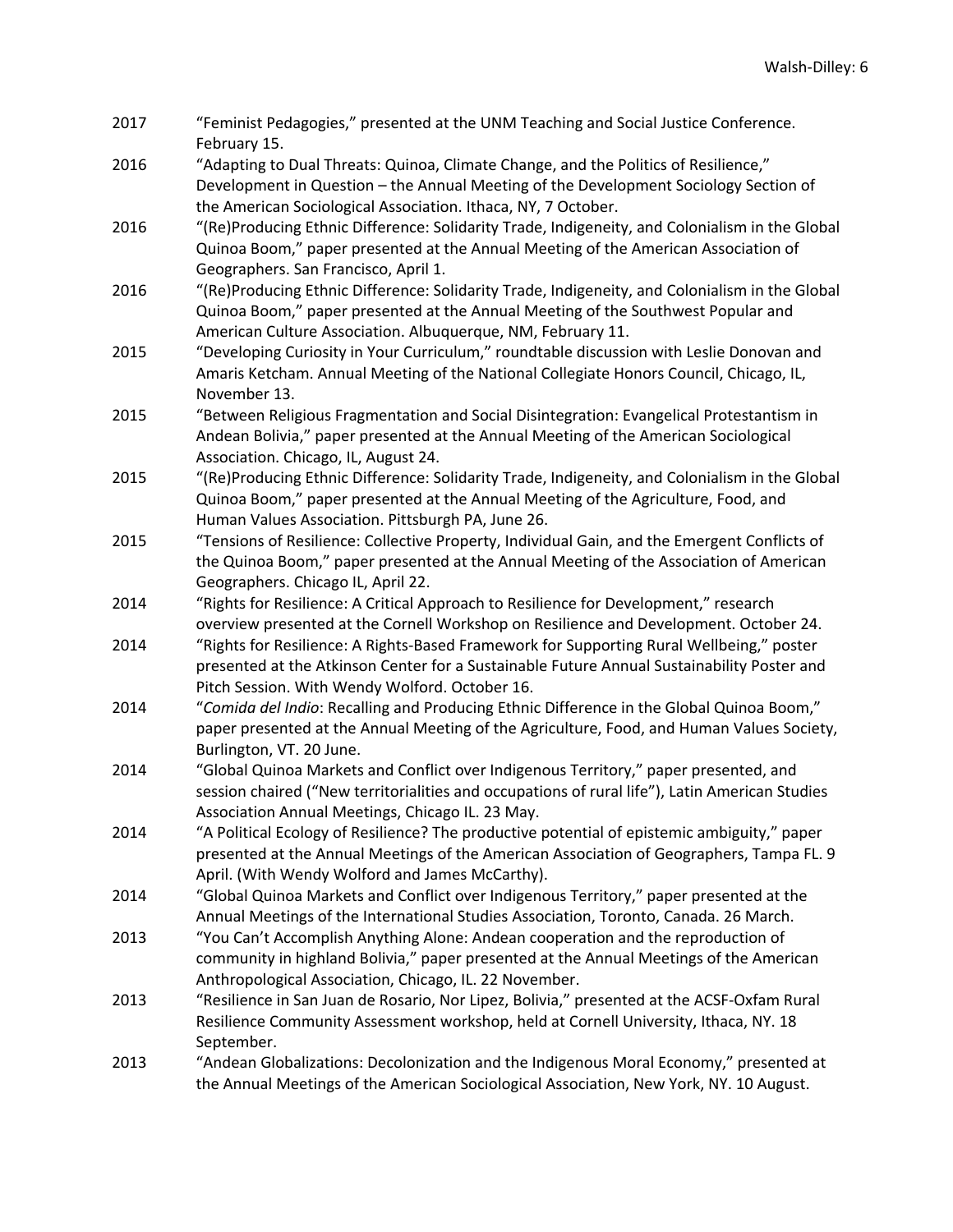| 2012 | "Negotiating Hybridity: Moral Economy and Globalization in Highland Bolivia," exit seminar |
|------|--------------------------------------------------------------------------------------------|
|      | presented to the Department of Development Sociology, Cornell University, Ithaca NY. 26    |
|      | April.                                                                                     |

- 2012 "A Matter of Work, A Matter of Faith: Reciprocity and the Protestant Wave," presented at the Agriculture and Rural Transformation Seminar Series, Atkinson Center for a Sustainable Future, Cornell University, Ithaca NY. 5 February.
- 2011 "Negotiating Hybridity: Moral Economy and Market Integration in Rural Bolivia," presented at the Interdisciplinary Conference Rethinking Development: Debating new directions in a time of crisis, Cornell University, Ithaca NY. 12 November.
- 2011 "Reciprocity and Economic Development: The Role of Mutual Aid in the Rural Bolivian Andes," presented at the Annual Meetings of the American Sociological Association, Las Vegas NV. 23 August.
- 2010 "Public Opinion Regarding Undocumented Farmworker Impact on NY State Communities," a poster presented at the Cornell Farmworker Program Student Summer Internship Program Panel Presentation, Ithaca NY. 1 November.
- 2010 "Reciprocity in the Modern Andes: Cooperative Economic Strategies and Market Integration in Rural Bolivia," presented at the Annual Meetings of the New York State Sociological Association, Cortland NY. 2 October.
- 2010 "A Matter of Faith, A Matter of Work: Rural Livelihood Construction and the Protestant Wave in Highland Bolivia," presented at the Annual Meetings of the American Sociological Association, Atlanta GA. 14 August.
- 2010 "Migration and Cooperative Economic Strategies in Highland Bolivia," presented at the Im/migration Graduate Student Workshop convened by the Cornell Migration Issues Group, Cornell University, Ithaca NY. 5 March.
- 2010 "Feminist Pedagogy, Peer Learning, and the Social Science Classroom," presented to the Future Faculty Seminar Series, Center for Teaching Excellence, Cornell University, Ithaca NY. 2 March.
- 2009 "Hybrid Economies: Cooperative Strategies, Competitive Markets, and Imperfect Modernization in Rural Bolivia," presented in the Development Sociology Brownbag Series, Cornell University, Ithaca NY. 20 October.
- 2009 "Reciprocity and the Golden Grain: Quinoa Production in the Era of Globalization," prepared by invitation for a session entitled "Tiahuanaco to Economic Globalization: Indigenous Quinoa and Grassroots Development in the Andes" at the Annual Meeting of the Latin American Studies Association, Rio de Janeiro, Brazil. 11 June.
- 2009 "Reciprocity in the Era of Globalization: Traditional Livelihood Strategies, Global Markets, and Technological Change in Rural Bolivia," presented at the Annual Meeting of the Agriculture, Food and Human Values Society, College State, PA. 29 May.
- 2008 "Ayni in the Modern Andes: Cooperative Economics and Globalization," presented at the Advanced Graduate Workshop on Poverty, Development and Globalization, Manchester, UK. 2 July.
- 2008 "Identity Performance: Portraits as Expressions of Self," presented at the Advanced Graduate Workshop on Poverty, Development and Globalization, Manchester, UK. 2 July.
- 2008 "Ayni in the Modern Andes: Cooperative Economics and Globalization," presented at the Advanced Graduate Workshop on Poverty, Development and Globalization, Manchester, UK. 20 June.
- 2008 "Development Implications: Movements and Networks," panel discussant, Inter-America Foundation Grassroots Development Mid-Year Conference, Cartagena, Colombia. 8 February.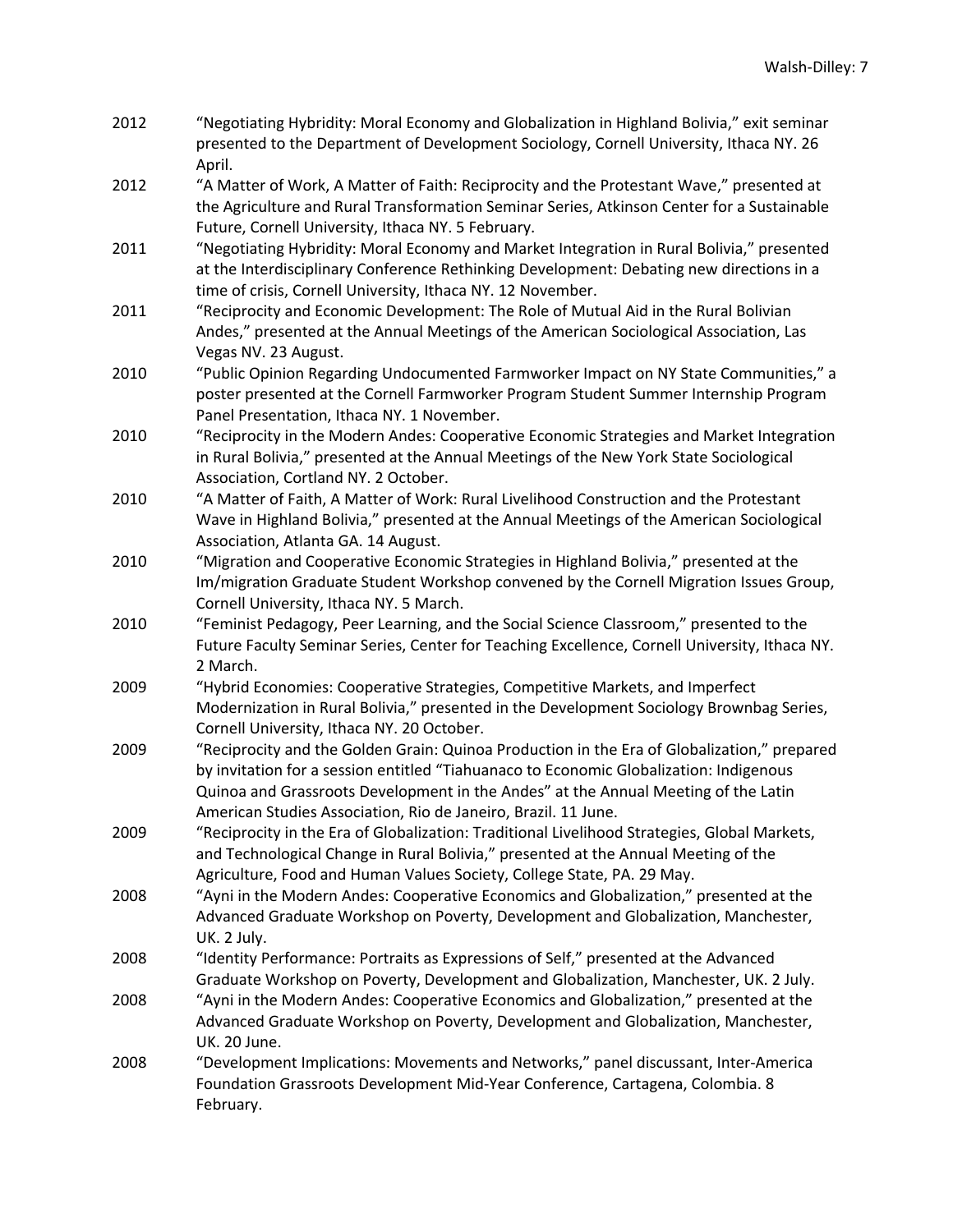- 2008 "Ayni in the Modern Andes: Cooperative Economics and Globalization," research summary presented at the Inter-America Foundation Grassroots Development Mid-Year Conference, Cartagena, Colombia. 7 February.
- 2007 "Homegrown Quinoa or the Anonymous Fideo: Identity, Technology and Development in Bolivian Foodways," paper presented at the Fourth Annual Graduate Student Conference on Latin America, Cornell University, Ithaca NY. 3 March.
- 2006 "Adoption Patterns of Transgenic Cotton in India," paper presented at the Rural Sociological Society Annual Meetings, Louisville KY. 13 August.

# **RECENT ACADEMIC SERVICE**

## **Service to the University**

## Honors College

- 2019- Curriculum Committee, Honors College
- 2019 Native American Target of Opportunity Hiring Committee, Honors College
- 2018- First Year Experience Committee
- 2018- Co-Director of Conexiones Study Abroad Program
- 2015- Social Science Assessment Coordinator, Honors College
- 2016-2019 3-2 Program Committee, Honors College
- 2016-2019 Honors College Service Learning Capstone Committee Chair
- 2016-2018 Coordinator, Honors College Discovery Series
- 2017 Regents Scholars Selection Committee
- 2015, 2017 Scholarships and Awards Committee, Honors College
- 2015 Hiring Committee, Honors College, University of New Mexico

University of New Mexico

- 2019- UK Scholarships (Rhodes, Marshall, Mitchell) Selection Committee, UNM Center for Academic Excellence and Leadership Development (CAELD)
- 2019, sp. Acting President, Executive Committee of the Latin American and Iberian Institute (EC-LAII)
- 2018-20 Vice-President, EC-LAII (by election)
- 2017- Interdisciplinary Committee on Latin American Studies (ICLAS)
- 2017- Truman Scholar Selection Committee, UNM CAELD
- 2016-18 Faculty Representative, EC-LAII (by election)
- 2015-18 Mellon-Mays Undergraduate Fellowship Faculty Advisory Board
- 2015-16 Service-Learning Advisory Board

## **Service to the Field**

Manuscript Review:

- 2019: *Agriculture and Human Values*; *Resilience: International Policies, Practices, and Discourses; Archaeological Review from Cambridge*
- 2018: *American Ethnologist; Agriculture & Human Values* (2); *Environment, Development and Sustainability*
- 2017: *Resilience: International Policies, Practices, and Discourses; Culture, Food Agriculture and Environment*; *Annals of the American Association of Geographers*; *Journal of Peasant Studies* (2); *Food, Culture & Society*; *Journal of Latin American and Caribbean Anthropology*; *Journal of Rural Studies* (2)
- 2016: *Journal of Rural Studies; Journal of Peasant Studies*; *Food, Culture & Society*; *Journal of Latin American and Caribbean Anthropology*